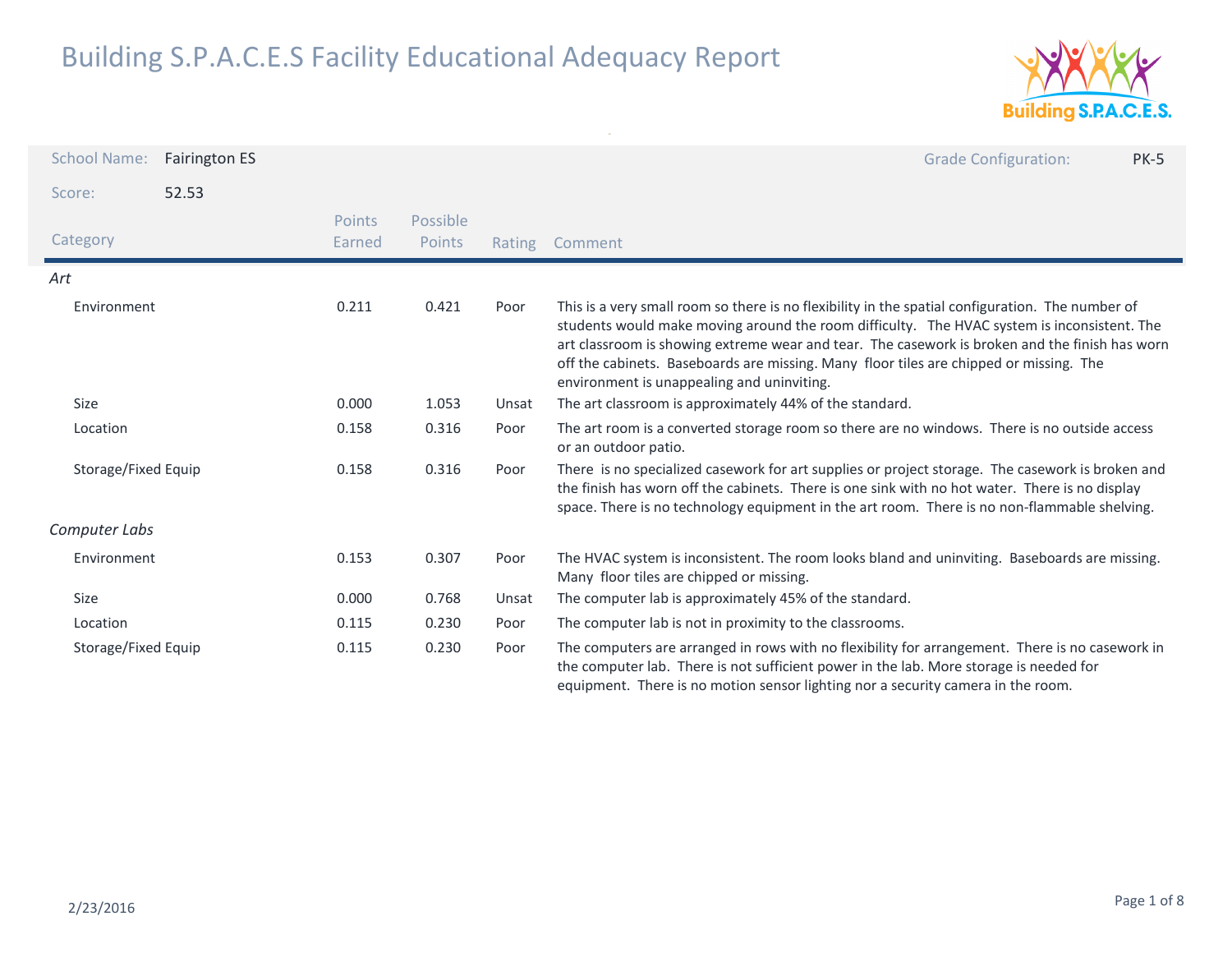

| <b>School Name:</b>              | <b>Fairington ES</b> |                         |                    |        | <b>Grade Configuration:</b><br><b>PK-5</b>                                                                                                                                                                                                                                                                                                                                                                                                                                                                                                                                                                                                                                                                                                                                                                                         |
|----------------------------------|----------------------|-------------------------|--------------------|--------|------------------------------------------------------------------------------------------------------------------------------------------------------------------------------------------------------------------------------------------------------------------------------------------------------------------------------------------------------------------------------------------------------------------------------------------------------------------------------------------------------------------------------------------------------------------------------------------------------------------------------------------------------------------------------------------------------------------------------------------------------------------------------------------------------------------------------------|
| Score:                           | 52.53                |                         |                    |        |                                                                                                                                                                                                                                                                                                                                                                                                                                                                                                                                                                                                                                                                                                                                                                                                                                    |
| Category                         |                      | <b>Points</b><br>Earned | Possible<br>Points | Rating | Comment                                                                                                                                                                                                                                                                                                                                                                                                                                                                                                                                                                                                                                                                                                                                                                                                                            |
| <b>Early Childhood Education</b> |                      |                         |                    |        |                                                                                                                                                                                                                                                                                                                                                                                                                                                                                                                                                                                                                                                                                                                                                                                                                                    |
| Environment                      |                      | 0.225                   | 0.450              | Poor   | The early childhood education classroom is a "co-taught" classroom, meaning some of the<br>students in the regular prekindergarten program and all the students in the special education<br>prekindergarten are taught by a regular education teacher and a special education teacher in<br>one classroom. This means that there are 3 adults in the classroom, the two teachers and a Para<br>educator. Having three adult desks makes the room crowded and limits any flexibility in the<br>classroom. The HVAC system is inconsistent. The early childhood education classroom is<br>showing wear and tear. Doors have holes or are chipped. Casework is broken and the finish has<br>worn off the cabinets. Baseboards are missing. Many floor tiles are chipped or missing. The<br>environment is unappealing and uninviting. |
| <b>Size</b>                      |                      | 0.562                   | 1.125              | Poor   | There is no restroom off the classroom. There is no sink nor drinking fountain.                                                                                                                                                                                                                                                                                                                                                                                                                                                                                                                                                                                                                                                                                                                                                    |
| Location                         |                      | 0.270                   | 0.337              | Good   |                                                                                                                                                                                                                                                                                                                                                                                                                                                                                                                                                                                                                                                                                                                                                                                                                                    |
| Storage/Fixed Equip              |                      | 0.169                   | 0.337              | Poor   | There is little or no permanent casework in the early childhood education classroom. There are<br>no designed stations for free play. There is no specially designed casework to accommodate<br>manipulative materials. There is no sink. The whiteboards are so worn that the writing cannot<br>be thoroughly erased. Computer stations are limited. The computer stations have power strips<br>with wires all around the desk and floor.                                                                                                                                                                                                                                                                                                                                                                                         |
| <b>General Classrooms</b>        |                      |                         |                    |        |                                                                                                                                                                                                                                                                                                                                                                                                                                                                                                                                                                                                                                                                                                                                                                                                                                    |
| Environment                      |                      | 0.000                   | 4.410              | Unsat  | With all the desks, there is no flexibility in spatial configuration for small groups. It is difficult for<br>the teacher and students to walk around. The HVAC system is inconsistent. The classrooms are<br>showing extreme wear and tear. Doors have holes or are chipped. The metal ventilation<br>openings in the doors are bent. Casework is broken and the finish has worn off the cabinets.<br>Baseboards are missing. Many floor tiles are chipped or missing. Ceiling tiles are missing. The<br>environment is unappealing and uninviting.                                                                                                                                                                                                                                                                               |
| Size                             |                      | 8.820                   | 11.025             | Good   | The general classrooms are between approximately 82% to 94% of the standard.                                                                                                                                                                                                                                                                                                                                                                                                                                                                                                                                                                                                                                                                                                                                                       |
| Location                         |                      | 3.307                   | 3.307              | Excel  |                                                                                                                                                                                                                                                                                                                                                                                                                                                                                                                                                                                                                                                                                                                                                                                                                                    |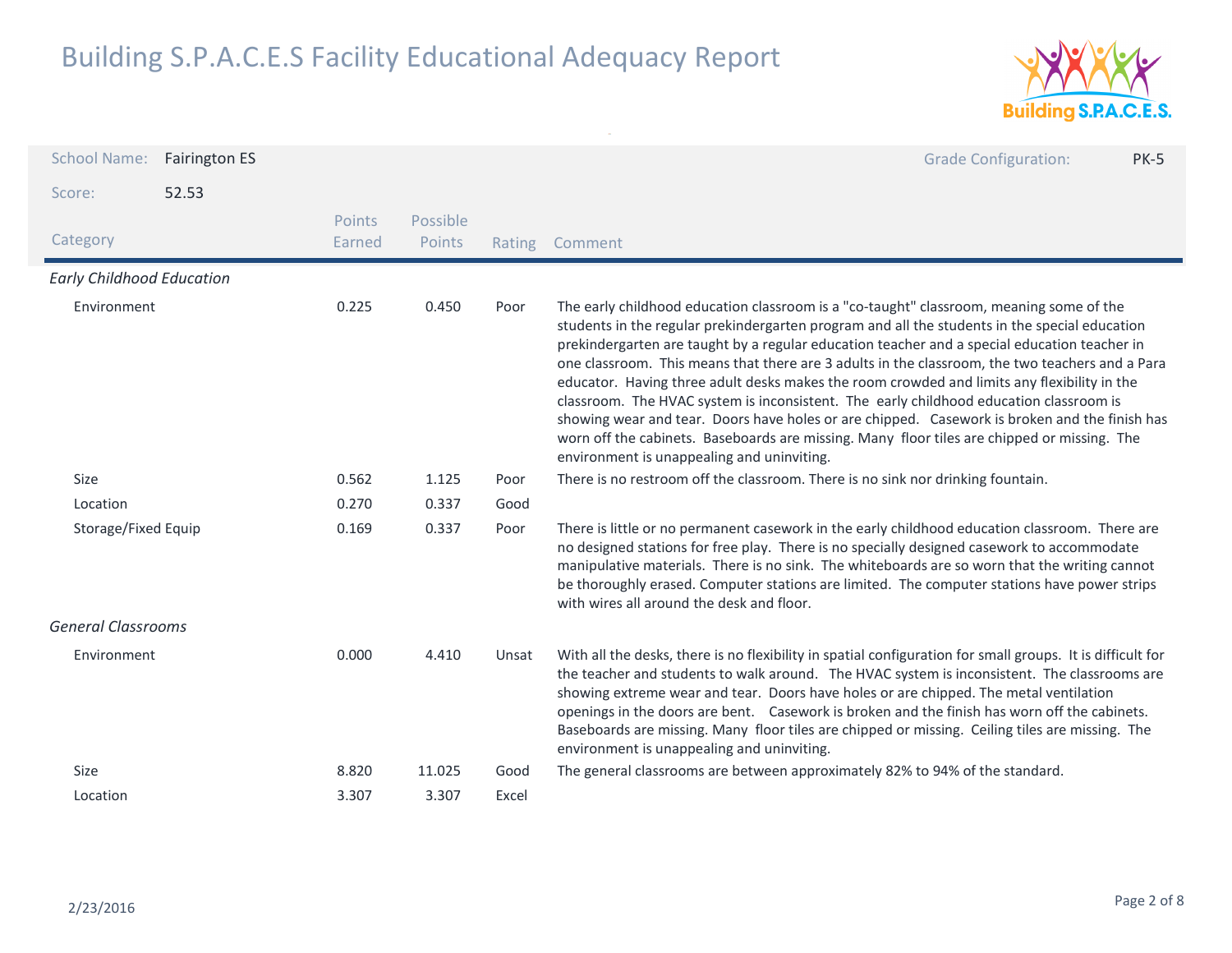

| School Name: Fairington ES          |                                 |                  |                    |        | <b>Grade Configuration:</b><br><b>PK-5</b>                                                                                                                                                                                                                                                                                                                                                                                                                                                                                                                                                         |
|-------------------------------------|---------------------------------|------------------|--------------------|--------|----------------------------------------------------------------------------------------------------------------------------------------------------------------------------------------------------------------------------------------------------------------------------------------------------------------------------------------------------------------------------------------------------------------------------------------------------------------------------------------------------------------------------------------------------------------------------------------------------|
| Score:                              | 52.53                           |                  |                    |        |                                                                                                                                                                                                                                                                                                                                                                                                                                                                                                                                                                                                    |
| Category                            |                                 | Points<br>Earned | Possible<br>Points | Rating | Comment                                                                                                                                                                                                                                                                                                                                                                                                                                                                                                                                                                                            |
| <b>General Classrooms</b>           |                                 |                  |                    |        |                                                                                                                                                                                                                                                                                                                                                                                                                                                                                                                                                                                                    |
| Storage/Fixed Equip                 |                                 | 0.000            | 3.307              | Unsat  | There is little or no permanent casework in any of the classrooms. Some of the classrooms have<br>coat hooks. One of the first grade classrooms has a sink but no drinking fountain and it is not an<br>appropriate height for the students to reach. The whiteboards are so worn that the writing<br>cannot be thoroughly erased. There are limited student computer stations in each classroom.<br>The computer stations have power strips with wires all around the desk and floor. No first grade<br>classrooms have a restroom directly off the classroom.                                    |
| <b>Instructional Resource Rooms</b> |                                 |                  |                    |        |                                                                                                                                                                                                                                                                                                                                                                                                                                                                                                                                                                                                    |
| Environment                         |                                 | 0.324            | 0.648              | Poor   | The HVAC system is inconsistent. They are showing wear and tear. Doors have holes or are<br>chipped. The metal ventilation openings in the doors are bent. Casework is broken and the<br>finish has worn off the cabinets. Baseboards are missing. Many floor tiles are chipped or<br>missing. Ceiling tiles are missing. The spaces for the Lead Teacher for Special Education and the<br>ESOL are storage areas so they have no windows or ventilation. They are dark. The minimal<br>casework that they have is damaged and extremely worn. The environments are unappealing<br>and uninviting. |
| Size                                |                                 | 1.053            | 1.620              | Fair   | The rooms being used by the ESOL and the Lead Teacher for Special Education are approximately<br>50% of the standard.                                                                                                                                                                                                                                                                                                                                                                                                                                                                              |
| Location                            |                                 | 0.243            | 0.486              | Poor   | Lead Teacher for Special Education office does not offer privacy. One of the resource room<br>teachers and the Early Intervention Specialist share a wall that doesn't go entirely to the ceiling<br>so the sound from the rooms can be heard by the people in the other space. The other itinerant<br>staff have difficulty finding private spaces to work.                                                                                                                                                                                                                                       |
| Storage/Fixed Equip                 |                                 | 0.243            | 0.486              | Poor   | All the spaces for the resource teachers and the itinerant staff have limited casework and<br>storage.                                                                                                                                                                                                                                                                                                                                                                                                                                                                                             |
|                                     | Kindergarten & Pre-Kindergarten |                  |                    |        |                                                                                                                                                                                                                                                                                                                                                                                                                                                                                                                                                                                                    |
| Environment                         |                                 | 0.000            | 0.375              | Unsat  | The HVAC system is inconsistent. Two of the kindergarten classes share a moveable wall. Sound<br>penetration is an issue. The smell of smoke/fire is still very strong in a kindergarten classroom<br>which caught fire last year. The kindergarten spaces are showing wear and tear. Doors have<br>holes or are chipped. The metal ventilation openings in the doors are bent. Casework is broken<br>and the finish has worn off the cabinets. Baseboards are missing. Many floor tiles are chipped<br>or missing. The environment is unappealing and uninviting.                                 |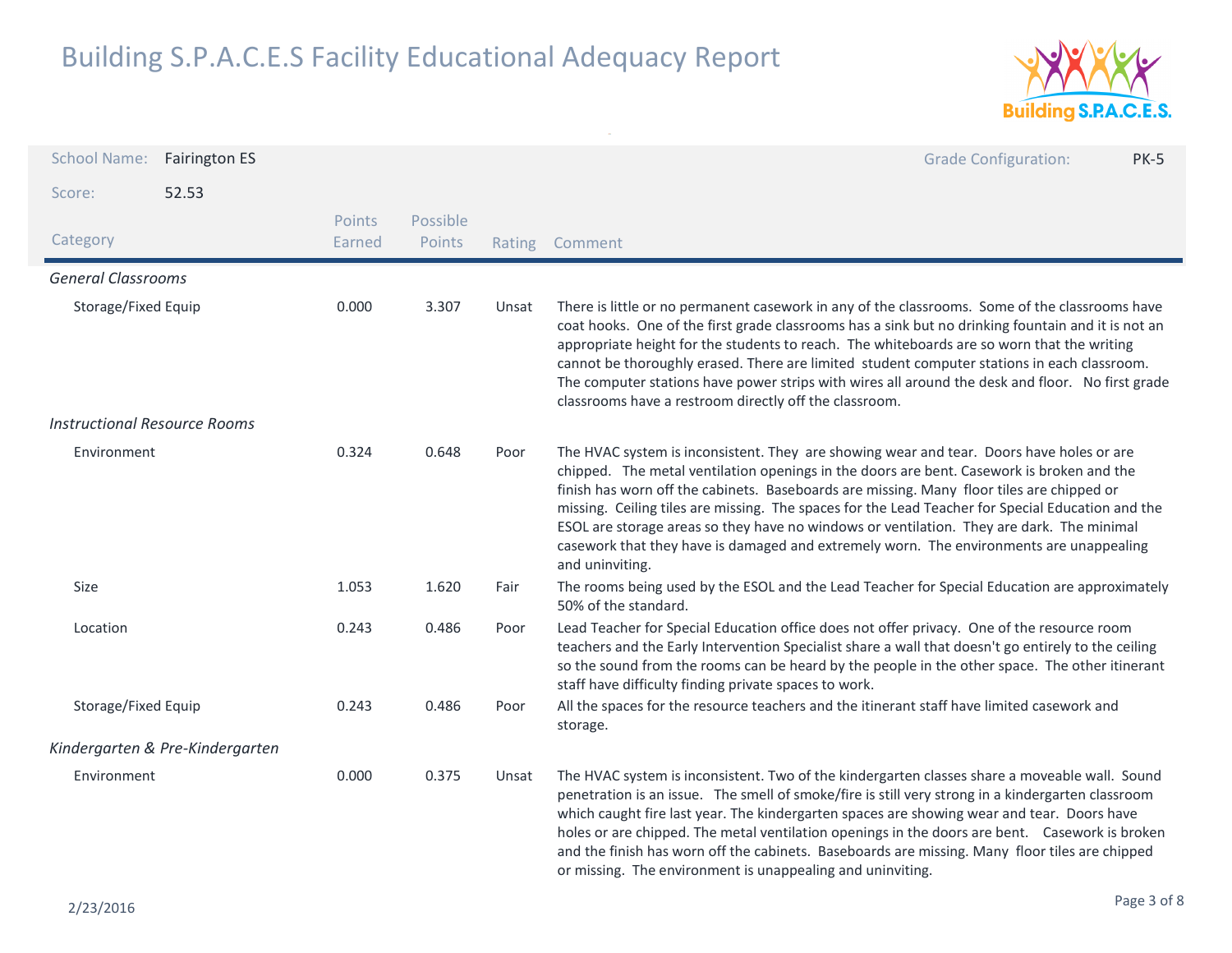

| <b>School Name:</b>         | <b>Fairington ES</b>            |                  |                    |        | <b>Grade Configuration:</b><br><b>PK-5</b>                                                                                                                                                                                                                                                                                                                                                                                                                                                                                                                                                                                                                                                                     |
|-----------------------------|---------------------------------|------------------|--------------------|--------|----------------------------------------------------------------------------------------------------------------------------------------------------------------------------------------------------------------------------------------------------------------------------------------------------------------------------------------------------------------------------------------------------------------------------------------------------------------------------------------------------------------------------------------------------------------------------------------------------------------------------------------------------------------------------------------------------------------|
| Score:                      | 52.53                           |                  |                    |        |                                                                                                                                                                                                                                                                                                                                                                                                                                                                                                                                                                                                                                                                                                                |
| Category                    |                                 | Points<br>Earned | Possible<br>Points | Rating | Comment                                                                                                                                                                                                                                                                                                                                                                                                                                                                                                                                                                                                                                                                                                        |
|                             | Kindergarten & Pre-Kindergarten |                  |                    |        |                                                                                                                                                                                                                                                                                                                                                                                                                                                                                                                                                                                                                                                                                                                |
| Size                        |                                 | 0.469            | 0.938              | Poor   | None of the kindergarten classrooms have a shared restroom.                                                                                                                                                                                                                                                                                                                                                                                                                                                                                                                                                                                                                                                    |
| Location                    |                                 | 0.225            | 0.282              | Good   |                                                                                                                                                                                                                                                                                                                                                                                                                                                                                                                                                                                                                                                                                                                |
| Storage/Fixed Equip         |                                 | 0.000            | 0.282              | Unsat  | There is little or no permanent casework in the kindergarten classrooms. There are no designed<br>stations for free play. There is no specially designed casework to accommodate manipulative<br>materials. Some of the classrooms have coat hooks. Two of the kindergarten classrooms have a<br>sink but no drinking fountain and they are not age appropriate. The whiteboards are so worn<br>that the writing cannot be thoroughly erased. Computer stations are limited. The computer<br>stations have power strips with wires all around the desk and floor. No kindergarten classroom<br>have a shared restroom directly off the classroom. Shelves are not deep and open for<br>manipulative materials. |
| <b>Learning Environment</b> |                                 |                  |                    |        |                                                                                                                                                                                                                                                                                                                                                                                                                                                                                                                                                                                                                                                                                                                |
| Learning Style Variety      |                                 | 0.000            | 4.500              | Unsat  | The building has no spaces designed to support differentiated learning and a variety of learning<br>styles. There are no designed spaces to allow for various group sizes, projects, or individual<br>workstations. There is no project based learning or spaces for storage of student "in progress"<br>projects.                                                                                                                                                                                                                                                                                                                                                                                             |
| <b>Interior Environment</b> |                                 | 0.000            | 1.800              | Unsat  | The HVAC system is inconsistent. The spaces throughout the building are showing extreme wear<br>and tear. Doors have holes or are chipped. The metal ventilation openings in the doors are<br>bent. Carpeting is frayed and tearing. Casework is broken and the finish has worn off the<br>cabinets. Baseboards are missing. Many floor tiles are chipped or missing. Ceiling tiles are<br>missing. There are holes in the cinderblock in the hallways. In every hallway, there are two<br>pipes jutting out of the wall. The environment is unappealing and uninviting.                                                                                                                                       |
| <b>Exterior Environment</b> |                                 | 0.000            | 1.350              | Unsat  | There are no designed designated outside learning areas, patios, or social gathering places.                                                                                                                                                                                                                                                                                                                                                                                                                                                                                                                                                                                                                   |
| Environment                 |                                 | 0.439            | 0.877              | Poor   | The HVAC is inconsistent. The configuration of the media center does not support multiple uses<br>for the library. There are no designed spaces for small groups or for students to curl up and<br>read. The computers in the lab are in rows connected to the power so they cannot be moved.<br>The lighting has not been updated. The carpet is torn and the seams are coming apart. The<br>casework is worn and chipped. There are tiles missing in ceiling. The media center looks worn<br>and tired.                                                                                                                                                                                                      |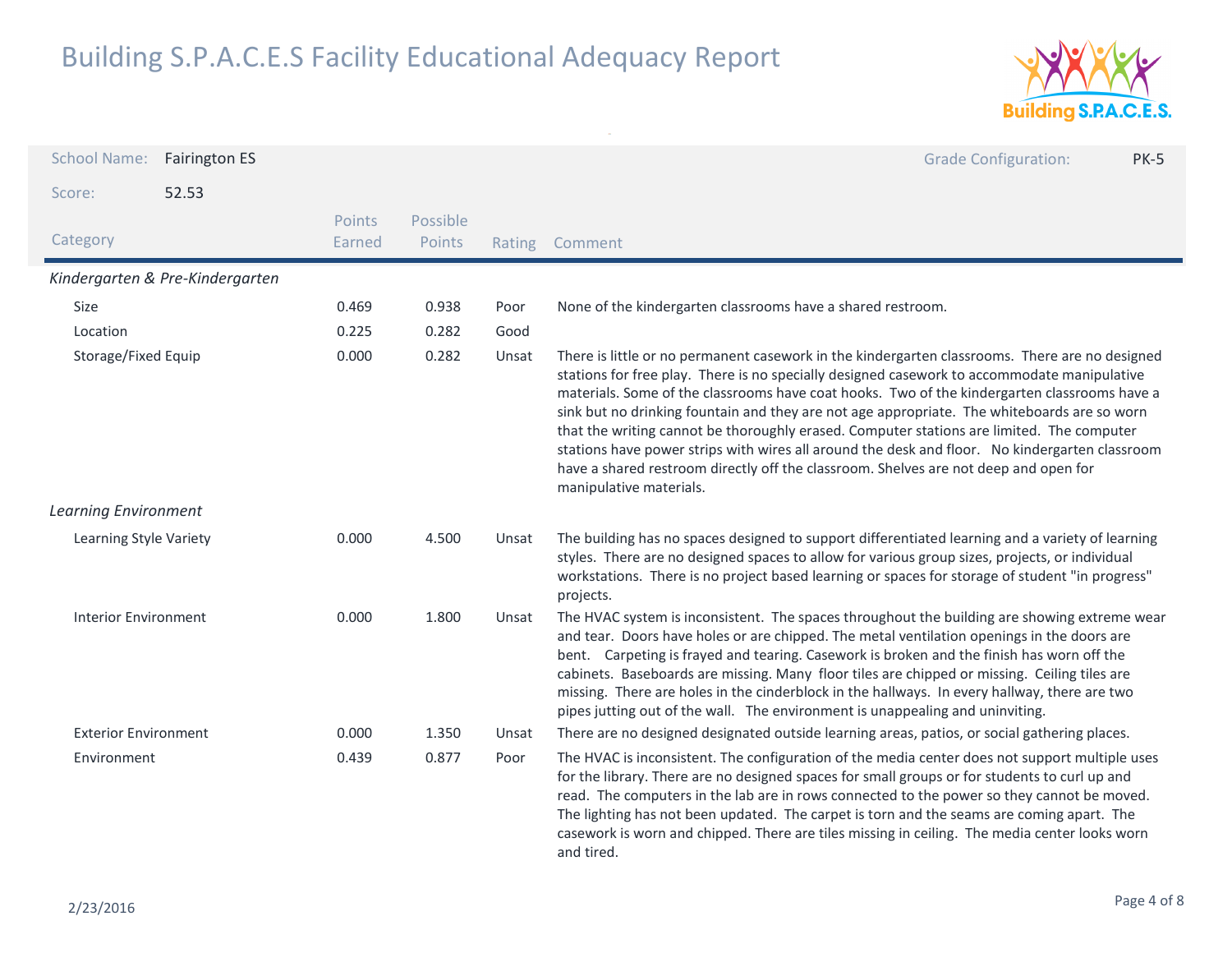

| <b>School Name:</b>       | <b>Fairington ES</b> |                  |                    |        | <b>Grade Configuration:</b><br><b>PK-5</b>                                                                                                                                                                                                            |
|---------------------------|----------------------|------------------|--------------------|--------|-------------------------------------------------------------------------------------------------------------------------------------------------------------------------------------------------------------------------------------------------------|
| Score:                    | 52.53                |                  |                    |        |                                                                                                                                                                                                                                                       |
| Category                  |                      | Points<br>Earned | Possible<br>Points | Rating | Comment                                                                                                                                                                                                                                               |
| Media Center              |                      |                  |                    |        |                                                                                                                                                                                                                                                       |
| Size                      |                      | 1.425            | 2.193              | Fair   | The media center is approximately 65% of the standard. There is no designed space for reading<br>areas.                                                                                                                                               |
| Location                  |                      | 0.526            | 0.658              | Good   |                                                                                                                                                                                                                                                       |
| Storage/Fixed Equip       |                      | 0.329            | 0.658              | Poor   | The computers are fixed in rows based on the electrical outlets and wiring. There are not 32<br>computer stations. The casework is not on casters. There are no upholstered student chairs.<br>There is no hot water in the sink. Storage is limited. |
| Music                     |                      |                  |                    |        |                                                                                                                                                                                                                                                       |
| Environment               |                      | 0.000            | 0.667              | Unsat  | General music is housed in a portable. There is no space designed for the band teacher.                                                                                                                                                               |
| Size                      |                      | 0.000            | 1.667              | Unsat  | General music is housed in a portable. There is no space designed for the band teacher.                                                                                                                                                               |
| Location                  |                      | 0.000            | 0.500              | Unsat  | General music is housed in a portable. There is no space designed for the band teacher.                                                                                                                                                               |
| Storage/Fixed Equip       |                      | 0.000            | 0.500              | Unsat  | General music is housed in a portable. There is no space designed for the band teacher.                                                                                                                                                               |
| Performing Arts           |                      |                  |                    |        |                                                                                                                                                                                                                                                       |
| Environment               |                      | 0.272            | 0.544              | Poor   | There is no ADA access to the stage.                                                                                                                                                                                                                  |
| Size                      |                      | 0.884            | 1.360              | Fair   | There is no dressing room.                                                                                                                                                                                                                            |
| Location                  |                      | 0.204            | 0.408              | Poor   | There is no way to secure the multi-purpose room from the other parts of the building for<br>evening and weekend events.                                                                                                                              |
| Storage/Fixed Equip       |                      | 0.326            | 0.408              | Good   |                                                                                                                                                                                                                                                       |
| <b>Physical Education</b> |                      |                  |                    |        |                                                                                                                                                                                                                                                       |
| Environment               |                      | 0.864            | 1.728              | Poor   | There is no HVAC in the gym. The lighting is dim.                                                                                                                                                                                                     |
| Size                      |                      | 4.320            | 4.320              | Excel  |                                                                                                                                                                                                                                                       |
| Location                  |                      | 1.296            | 1.296              | Excel  |                                                                                                                                                                                                                                                       |
| Storage/Fixed Equip       |                      | 0.842            | 1.296              | Fair   | There is minimal storage in the gym.                                                                                                                                                                                                                  |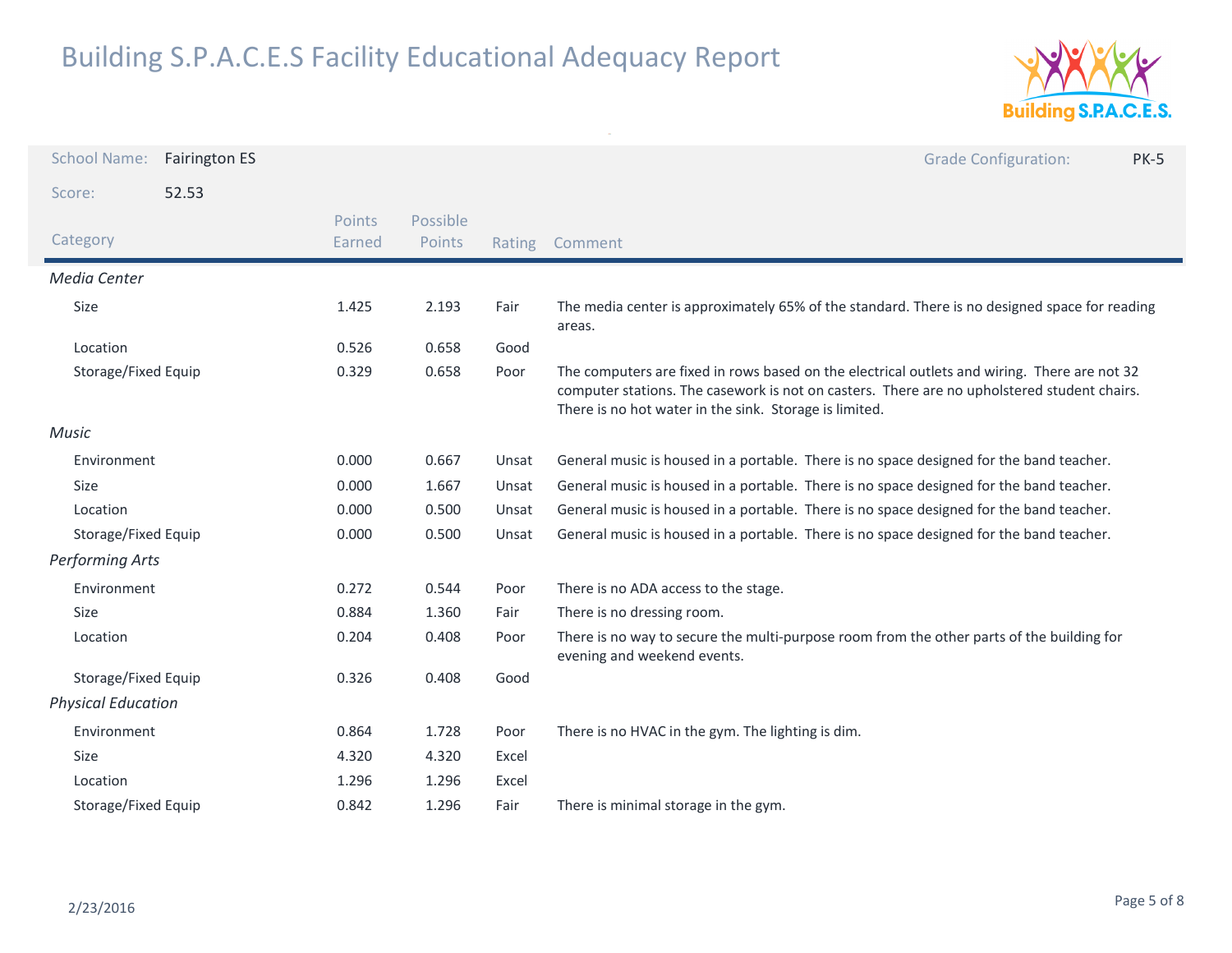

| <b>School Name:</b>             | <b>Fairington ES</b>             |                  |                    |        | <b>Grade Configuration:</b><br><b>PK-5</b>                                                                                                                                                                                                                                                                                                                                                                      |
|---------------------------------|----------------------------------|------------------|--------------------|--------|-----------------------------------------------------------------------------------------------------------------------------------------------------------------------------------------------------------------------------------------------------------------------------------------------------------------------------------------------------------------------------------------------------------------|
| Score:                          | 52.53                            |                  |                    |        |                                                                                                                                                                                                                                                                                                                                                                                                                 |
| Category                        |                                  | Points<br>Earned | Possible<br>Points | Rating | Comment                                                                                                                                                                                                                                                                                                                                                                                                         |
| <b>Science</b>                  |                                  |                  |                    |        |                                                                                                                                                                                                                                                                                                                                                                                                                 |
| Environment                     |                                  | 0.225            | 0.450              | Poor   | There is no flexibility in the spatial configuration. The number of students would make access to<br>the lab stations difficult. The HVAC system is inconsistent. The science classroom is showing<br>extreme wear and tear. Casework is broken and the finish has worn off the cabinets.<br>Baseboards are missing. Many floor tiles are chipped or missing. The environment is<br>unappealing and uninviting. |
| Size                            |                                  | 0.731            | 1.125              | Fair   | The science lab is approximately 66% of the standard.                                                                                                                                                                                                                                                                                                                                                           |
| Location                        |                                  | 0.169            | 0.337              | Poor   | There is no access to an outdoor learning patio.                                                                                                                                                                                                                                                                                                                                                                |
| Storage/Fixed Equip             |                                  | 0.219            | 0.337              | Fair   | There is not adequate storage in the science lab.                                                                                                                                                                                                                                                                                                                                                               |
|                                 | Self-Contained Special Education |                  |                    |        |                                                                                                                                                                                                                                                                                                                                                                                                                 |
| Environment                     |                                  | 0.000            | 0.432              | Unsat  | There is no special education self-contained classroom.                                                                                                                                                                                                                                                                                                                                                         |
| <b>Size</b>                     |                                  | 0.000            | 1.080              | Unsat  | There is no special education self-contained classroom.                                                                                                                                                                                                                                                                                                                                                         |
| Location                        |                                  | 0.000            | 0.324              | Unsat  | There is no special education self-contained classroom.                                                                                                                                                                                                                                                                                                                                                         |
| Storage/Fixed Equip             |                                  | 0.000            | 0.324              | Unsat  | There is no special education self-contained classroom.                                                                                                                                                                                                                                                                                                                                                         |
| <b>Non-Instructional Spaces</b> |                                  |                  |                    |        |                                                                                                                                                                                                                                                                                                                                                                                                                 |
| Administration                  |                                  | 1.151            | 2.302              | Poor   | The reception area is small for the size of the school. There is no conference room to hold ten<br>people. There is no HVAC in the principal's office. The testing storage is in a secured room in the<br>media center. The vault houses the student files in filing cabinets that are not fire or water proof.<br>The size of the vault is inadequate.                                                         |
| Cafeteria                       |                                  | 2.925            | 4.500              | Fair   | There is no storage for the tables and chairs. The student restrooms close to the cafeteria do not<br>have hot water.                                                                                                                                                                                                                                                                                           |
| Food Service and Prep           |                                  | 4.467            | 5.584              | Good   |                                                                                                                                                                                                                                                                                                                                                                                                                 |
| Clinic                          |                                  | 0.342            | 0.526              | Fair   | There is one cot in the clinic. There is no storage in the clinic for wheelchairs and other large<br>equipment.                                                                                                                                                                                                                                                                                                 |
| Counseling                      |                                  | 0.132            | 0.263              | Poor   | The student files are located in the vault in the administration area while the counselor's office<br>is in the media center. The office has no windows. There is no reception area or a conference<br>room. There are no other offices for itinerant staff.                                                                                                                                                    |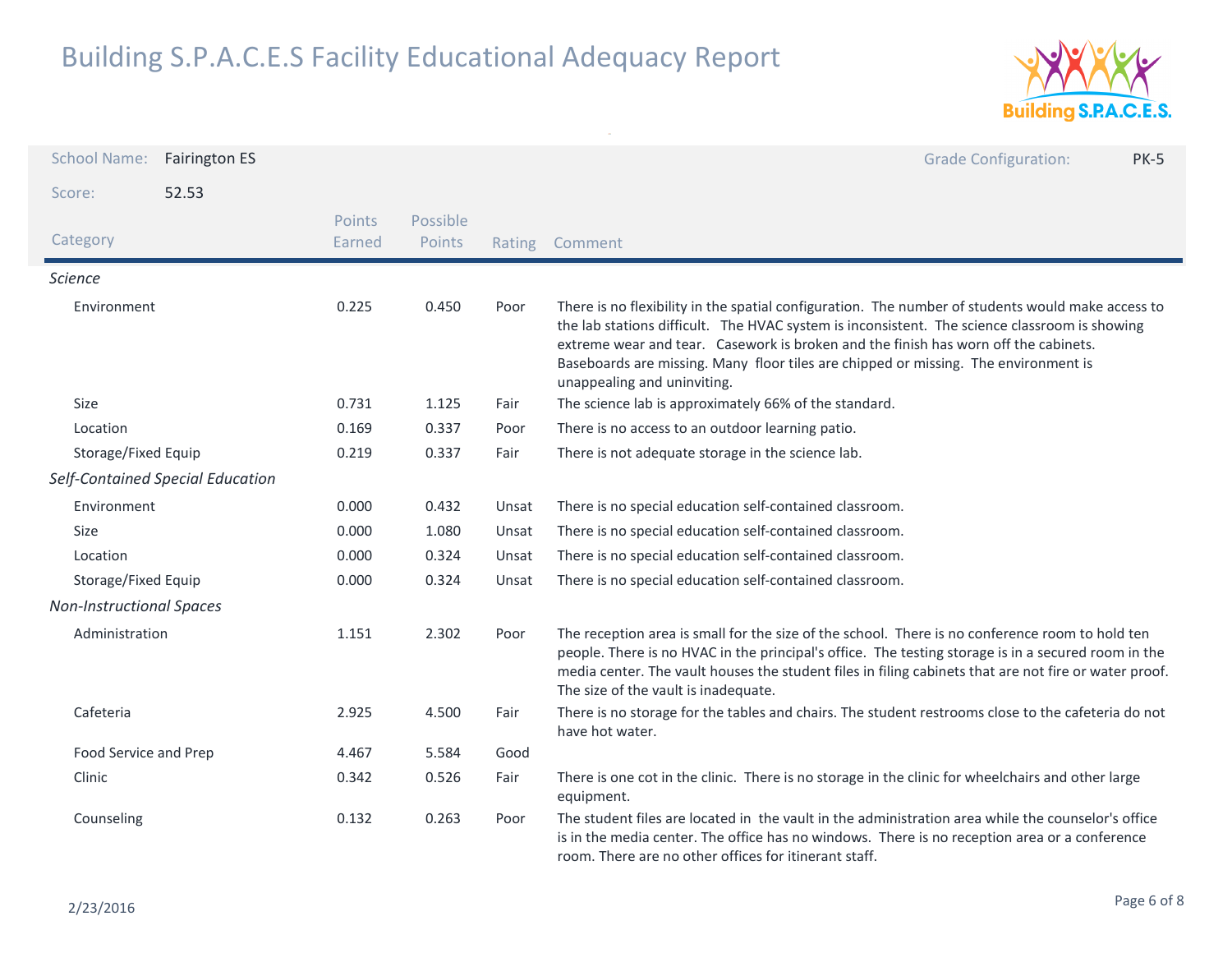

| <b>School Name:</b>              | <b>Fairington ES</b>           |                         |                    |       | <b>Grade Configuration:</b><br><b>PK-5</b>                                                                                                                                                                                                                                                                                                                      |
|----------------------------------|--------------------------------|-------------------------|--------------------|-------|-----------------------------------------------------------------------------------------------------------------------------------------------------------------------------------------------------------------------------------------------------------------------------------------------------------------------------------------------------------------|
| Score:                           | 52.53                          |                         |                    |       |                                                                                                                                                                                                                                                                                                                                                                 |
| Category                         |                                | <b>Points</b><br>Earned | Possible<br>Points |       | Rating Comment                                                                                                                                                                                                                                                                                                                                                  |
| <b>Non-Instructional Spaces</b>  |                                |                         |                    |       |                                                                                                                                                                                                                                                                                                                                                                 |
| <b>Custodial and Maintenance</b> |                                | 0.292                   | 0.450              | Fair  | There is no receiving area for supplies.                                                                                                                                                                                                                                                                                                                        |
| <b>Student Restrooms</b>         |                                | 0.399                   | 0.798              | Poor  | There are restrooms that have handicapped grab bars but there are no ADA restrooms.                                                                                                                                                                                                                                                                             |
|                                  | Faculty Work Space and Toilets | 0.570                   | 1.140              | Poor  | The HVAC is inconsistent. The copier space is undersized. The shelving frame in this room has no<br>shelves. Workspace is limited. There is no hot water in the sink in this room.                                                                                                                                                                              |
| <b>Outside Spaces</b>            |                                |                         |                    |       |                                                                                                                                                                                                                                                                                                                                                                 |
| <b>Vehicular Traffic</b>         |                                | 0.000                   | 1.800              | Unsat | The bus loading and parent drop off are not separated. There is no covered bus loading area.                                                                                                                                                                                                                                                                    |
| Pedestrian Traffic               |                                | 0.876                   | 0.876              | Excel |                                                                                                                                                                                                                                                                                                                                                                 |
| Parking                          |                                | 0.475                   | 0.731              | Fair  | The main parking lot is dimly lit. The lower parking lot has no lighting. There is no designated<br>visitor parking.                                                                                                                                                                                                                                            |
| Play Areas                       |                                | 1.053                   | 2.107              | Poor  | The hard surface play area is cracked and uneven with grass growing through it. There is no ADA<br>access to the play fields. The playground equipment is not ADA accessible. There is a drainage<br>cover that is jutting out of the ground near the stairs to the playfields. The area by the stairs to<br>the playfield is dark and obstructs line of sight. |
| Safety and Security              |                                |                         |                    |       |                                                                                                                                                                                                                                                                                                                                                                 |
| Fencing                          |                                | 0.338                   | 0.677              | Poor  | The fencing does not go around all sides of the playground. There are designed breaks in the<br>fencing. The school is surrounded on three sides by wooded areas. The evacuation gate is<br>partially obstructed by overgrown trees and plants.                                                                                                                 |
| Signage & Way Finding            |                                | 0.450                   | 0.900              | Poor  | There is little or no signage outside or inside directing people to the entrance, office, gym, or<br>multipurpose room. There are no "Under Surveillance" or "Subject to Search" signs. There is no<br>sign directing visitors to parking.                                                                                                                      |
| Ease of Supervision              |                                | 1.350                   | 2.700              | Poor  | The school is surrounded on three sides by thick wooded areas. There are many areas that do<br>not have line of sight supervision. Cars and people can access the back of the school which has<br>many secluded areas. There are areas by the other entrances that are not in the line of sight of<br>the security cameras.                                     |
| <b>Controlled Entrances</b>      |                                | 0.225                   | 0.450              | Poor  | The card/camera system does not cover all the entrances.                                                                                                                                                                                                                                                                                                        |
| <b>Technology Readiness</b>      |                                |                         |                    |       |                                                                                                                                                                                                                                                                                                                                                                 |
| IDF & MDF Environment            |                                | 0.750                   | 1.500              | Fair  | The space is not climate controlled.                                                                                                                                                                                                                                                                                                                            |
| 2/23/2016                        |                                |                         |                    |       | Page 7 of 8                                                                                                                                                                                                                                                                                                                                                     |